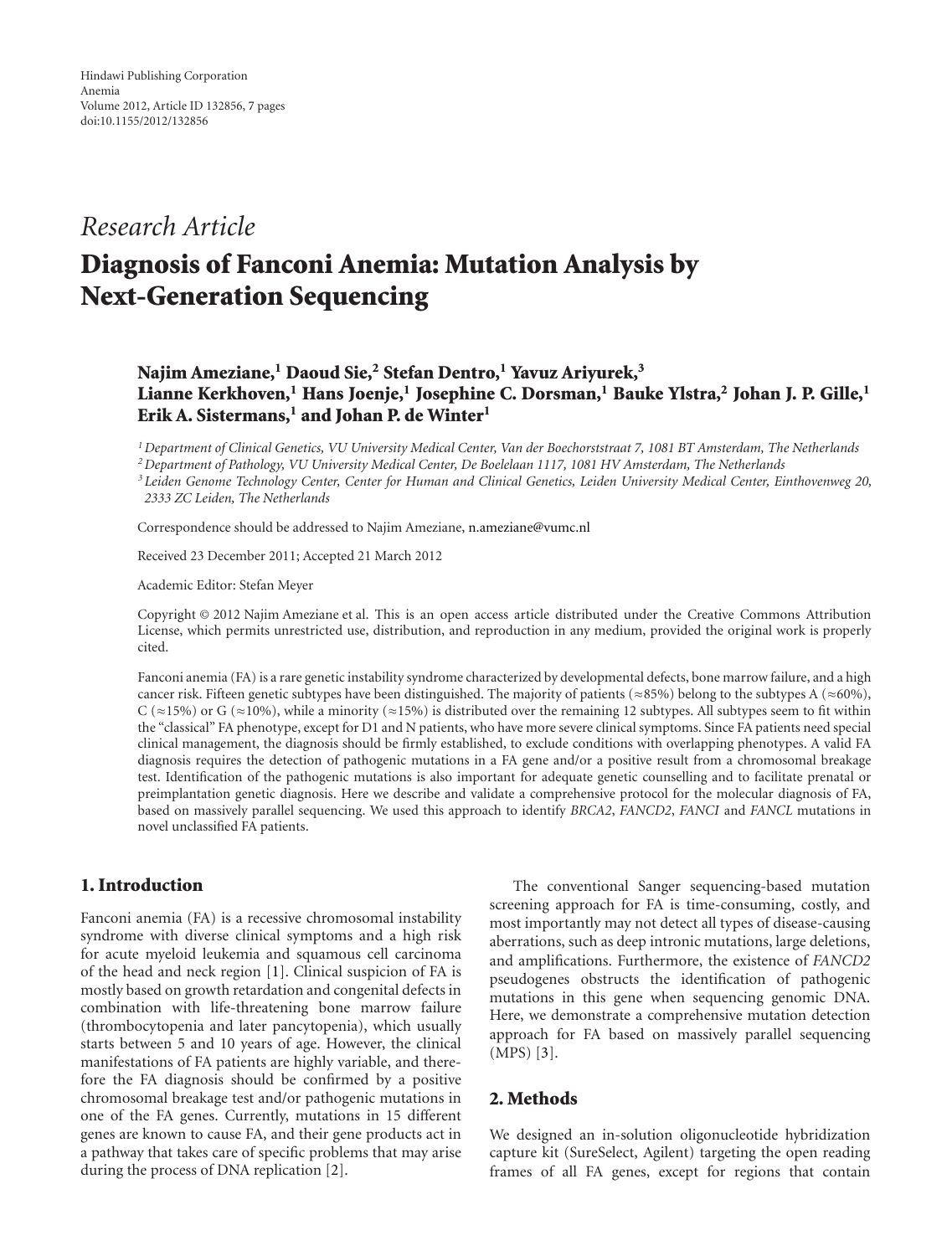repetitive and low complexity DNA sequences as assessed by RepeatMasker [\(http://www.repeatmasker.org/\)](http://www.repeatmasker.org/). All exons-, 3 -, and 5 -UTR-regions, and exon-intron boundaries were targeted by this approach (the oligonucleotide locations, in a .BED format, are available upon request). In addition, a number of other genes involved in cancer predisposition and routinely screened in our diagnostic lab were included in the enrichment kit. We used the Illumina GAIIx platform for sequencing.

To assess the performance of the custom target kit and the massively parallel sequencing method, we selected FA samples with a spectrum of different types of known variations [\(Table 1\)](#page-1-0). The pathogenic mutations in these samples have previously been identified either by Sanger sequencing or by multiplex ligation-dependent probe amplification (MLPA) [\[4](#page-6-4)]. One of the samples included in the study was from a carrier of a *BRCA1* mutation. Unique barcode sequences were used for 11 DNA libraries to allow distinction between the samples that were run on a single Illumina flow-cell lane. In addition, to evaluate the sensitivity of the approach, two DNA samples were pooled before library preparation to mimic a mosaic condition.

An in-house variation detection pipeline, including a novel tool for large deletion detection, was used to score for relevant mutations.

*2.1. Library Preparation.* For each sample, 1.5 *µ*g of DNA was resuspended in 75 *µ*L of TE buffer in a Covaris microTube, and subsequently sheared in a Covaris S220 (Covaris, Inc. MS, USA) using the following settings: duty cycle = 10%, Intensity = 5, cycles per burst =  $200$ , time =  $360$ , Set mode = frequency sweeping, and temperature =  $4°C$ . Fragmented DNA containing overhangs is converted into blunt ends using T4 DNA polymerase and Klenow enzyme (New England Biolabs) by incubation for 30 minutes at 20◦C. The DNA sample is then purified with QIAquick PCR purification kit (Qiagen) following the manufacturer's instructions and eluted in  $32 \mu L$  of Qiagen elution buffer. Next, the 3' ends of the fragmented DNA are adenylated using Klenow exonuclease (New England Biolabs) by incubating for 30 minutes at 37◦C. The DNA sample is then purified with MinElute PCR purification kit (Qiagen) following the manufacturer's instructions and eluted in 10 *µ*L of Qiagen elution buffer. Next, Illumina-specific index paired-end adapters (Illumina) are ligated to the 5' and 3' ends of DNA fragments by incubation with DNA ligase (New England Biolabs) for 15 minutes at 20◦C. The adapter-ligated DNA fragments are purified with MinElute PCR purification kit, and  $1 \mu$ L is used to assess proper adapter ligation by a control PCR using InPE 1.0, InPE 2.0, and a random index primer with the following PCR conditions: 30 sec at 98◦C, 18 cycles of 10 sec at 98◦C, 30 sec at 65◦C, 30 sec at 72◦C, and a final step of 5 minutes at 72◦C. The quality and quantity of the library is evaluated with the Agilent 2100 Bioanalyzer on a DNA 1000 chip following the manufacturer's instructions.

For the FA gene enrichment, we used 500 ng of adapterligated library following the manufacturer's instructions. Briefly, DNA libraries are incubated with the biotinylated

<span id="page-1-0"></span>TABLE 1: Selected FA samples with mutations previously identified by Sanger sequencing and multiplex ligation-dependent probe amplification (MLPA), used for validation of the next-generation sequencing approach.

| Sample<br>(affected gene) | Allele 1       | Allele 2               | Reference         |
|---------------------------|----------------|------------------------|-------------------|
| Sam 1<br>(BRCA2)          | c.9253dupA     |                        | BIC DB#           |
| Sam 2<br>(FANCA)          | $c.3558$ insG  |                        | $\lceil 4 \rceil$ |
| Sam 3<br>(FANCG)          | c.271-272del   | $c.620$ del $T$        | $\lceil 4 \rceil$ |
| Sam 4a<br>(FANCA)         | c.1464C > G    | c.2632G > C            | $\lceil 4 \rceil$ |
| Sam 4b<br>(FANCA)         | Ex 15–23 del   |                        | $\lceil 4 \rceil$ |
| Sam 5<br>(BRCA1)          | c.2694 $d$ upA |                        | BIC DB#           |
| Sam 6<br>(FANCC)          | c.376-377del   | $c.844 - 1$ G $>$ C    | $\lceil 4 \rceil$ |
| Sam 7<br>(FANCA)          | $Ex 1-20$ del  | $c.893 + 920$<br>C > A | $\lceil 5 \rceil$ |
| Sam 8<br>(FANCB)          | $c.811$ insT   | absent                 | $\lceil 4 \rceil$ |
| Sam 9<br>(FANCE)          | c.91C > T      | c.91C > T              | $\lceil 4 \rceil$ |
| Sam $10$<br>(PALB2)       | $Ex 1-10$ del  | c.1802T > A            | [6]               |
| Sam 11<br>(FANCI)         | c.2509G > T    | $NF^*$                 | $\lceil 4 \rceil$ |

#Breast cancer information core database available at [http://www.research](http://www.research.nhgri.nih.gov/bic/) [.nhgri.nih.gov/bic/.](http://www.research.nhgri.nih.gov/bic/)

<sup>∗</sup>NF: not found.

RNA custom SureSelect library "baits" for 16 hours at 60◦C. Next, DNA library that hybridized to the baits is captured using magnetic beads (Dynabeads, Invitrogen), washed, and eluted in elution buffer. Primers containing unique barcode sequences are used to amplify captured libraries, and equimolar pooling is performed after quantification on a bioanalyzer. The eleven pooled DNA libraries were then sequenced on a single flow cell lane of an Illumina GAIIx using a 72 cycle multiplex paired-end sequence protocol.

#### **3. Results**

Sequence data from DNA libraries of eleven carriers of mutations in the FA genes: *FANCA (4), FANCB (1), FANCC (1), FANCD1 (1), FANCE (1), FANCG (1), FANCI (1), FANCN (1)*, and one individual carrying a mutation in *BRCA1,* were generated from an Illumina GAIIx sequencer. An average of 2.8 million unique reads were obtained per library resulting in a median sequence depth of about 100 fold, with an average enrichment efficiency of *>*75% [\(Figure 1\)](#page-2-0). Several types of disease-causing genetic aberrations were present in the assayed DNA samples including single nucleotide substitutions, small deletions (1–8 nucleotides), and large deletions (multiple exons). We developed a variation detection pipeline detecting all these types of aberrations.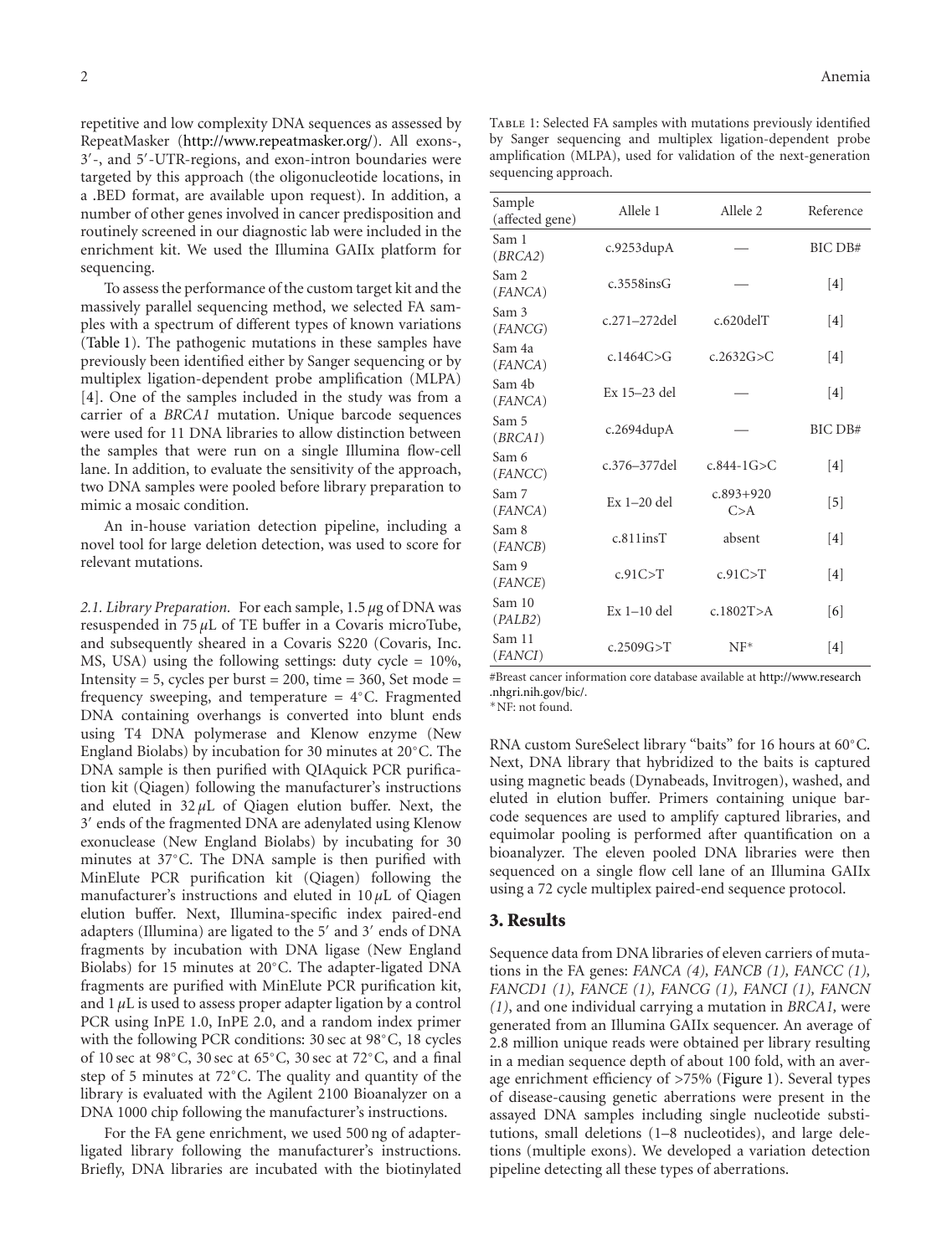#### Anemia 3



<span id="page-2-0"></span>Figure 1: Specifications of 11 DNA libraries pooled and sequenced on one flow cell lane of an Illumina GAIIx. Numbers on top of the bars indicate the average sequencing depth obtained for the individual samples. Blue bars indicate total number of unique reads, red bars indicate reads that fall on target of the bait design, green bars indicate reads that fall in target regions covered with at least 20x depth. Sample 4 is a mix of genomic DNA from two individuals 4a and 4b.

*3.1. Detection of Single Nucleotide Variations (SNVs) and Small Insertions/Deletions (Indels).* The data analysis pipeline for the detection of SNVs and small indels that was developed is comprised of freely available tools on the web. An initial quality check of the sequence reads is followed by mapping the paired-end reads with the Burrows-Wheeler Aligner (BWA) [\[14\]](#page-6-7) to the National Center for Biotechnology Information (NCBI) hg19 build reference genome. Subsequently, SNPs and small indels are called using Samtools [\[15\]](#page-6-8) and Varscan [\[16](#page-6-9)]. The resulting list of variations is annotated with Annovar [\[17\]](#page-6-10) that utilizes information from external databases to generate context around the mutations, such as amino acid change consequence, location to canonical splice site regions, and information about reference to dbSNP and frequencies if available. Finally, a manual filtering step is executed to prioritize relevant mutations. Low-frequency frameshifts and truncating mutations are considered pathogenic. Unreported nonsynonymous amino acid variations are analyzed *in silico* by the pathogenicity predicting programs, Align-GVGD, Polyphen-2 and SIFT [\[7](#page-6-11)[–9\]](#page-6-12) to help assess the damaging effect.

The variation detection frequency for all samples was set at a minimum of 31% of the reads covering the aberrations except for sample 4 (pre-library DNA pooling of samples 4a and 4b), for which it was set at 12%. The total number of variations detected in the samples and the subsequent reduction in number of variations through filtering is depicted in [Table 2.](#page-4-0)

Using the variation detection pipeline and filtering procedure 12 SNVs out of the total of 13 were detected. The variation that escaped the initial filtering procedure resided deep in the intronic region; 920 nucleotide upstream of the exon start site. However, the variation was present in the initial variation list.

*3.2. Detection of Large Insertions/Deletions.* Large deletions are detected by analyzing local read depth. Firstly, a reference local read depth is established by binning read counts in a preset sliding window using data from all pooled samples. The local read depth is also determined for each sample separately, using the same preset sliding window used for the reference. A Log2 ratio is calculated for each window by dividing the local read depth of the sample by the reference. Normalization is performed through a mean shift to zero. The copy number data is projected on the open reading frame (ORF) of the gene and also projected on an exon scale, where the mean read count is aggregated on a per exon basis.

The large *FANCA* and *PALB2* deletions, previously identified by MLPA [\(Table 1\)](#page-1-0), were readily detected using the MPS data. The DNA from sample 4b that contained a heterozygous exon 15 to 23 deletion in *FANCA* was pooled with sample 4a before library preparation. As expected, the read depth Log2 ratio as compared to the reference was approximately −0.5, which corresponds with a loss of one allele in a background of four copies. Interestingly, in sample 11 only one pathogenic nucleotide substitution in *FANCI* has previously been identified while the other mutation remained undetected. Here we show the deletion of the last exon (exon 38) of the gene as detected by our large indel analysis tool (Figure  $2(d)$ ). We confirmed the deletion by PCR and Sanger sequencing by using a SNP in the last unaffected exon 37 and two sets of primers amplifying up- and downstream of the breakpoint [\(Figure 3\)](#page-4-1).

*3.3. Identification of Pathogenic Mutations in Unclassified FA Patients.* To investigate if our next-generation sequencing method also identifies mutations in unclassified FA patients, we investigated five patients that were sent in for FA mutation screening, without prior knowledge about their gene defect. Aberrations in the *FANC-A*, -*C*, -*E*, -*F*, and -*G* genes were already excluded in a routine diagnostics analysis by MLPA and Sanger sequencing. In two patients we identified known compound heterozygous pathogenic mutations in *BRCA2* and *FANCD2*. In two other patients, novel homozygous mutations were detected. In one patient (Unc4) a dinucleotide insertion/duplication in exon 9 of *FANCL* was found, which results in a frameshift and a stop codon in exon 14. The other patient (Unc3) showed a missense mutation in exon 28 of *FANCI* that changed codon 954 from a cysteine to a tyrosine. The affected amino acid is highly conserved, up to fruit fly, suggesting that it may have an important function. Moreover, *in silico* analysis by SIFT [\[9](#page-6-12)] and Polyphen 2 [\[8](#page-6-13)] predicted the amino acid change to be damaging. All the identified variations were confirmed by Sanger sequencing, and the novel variations had a proper segregation within the family.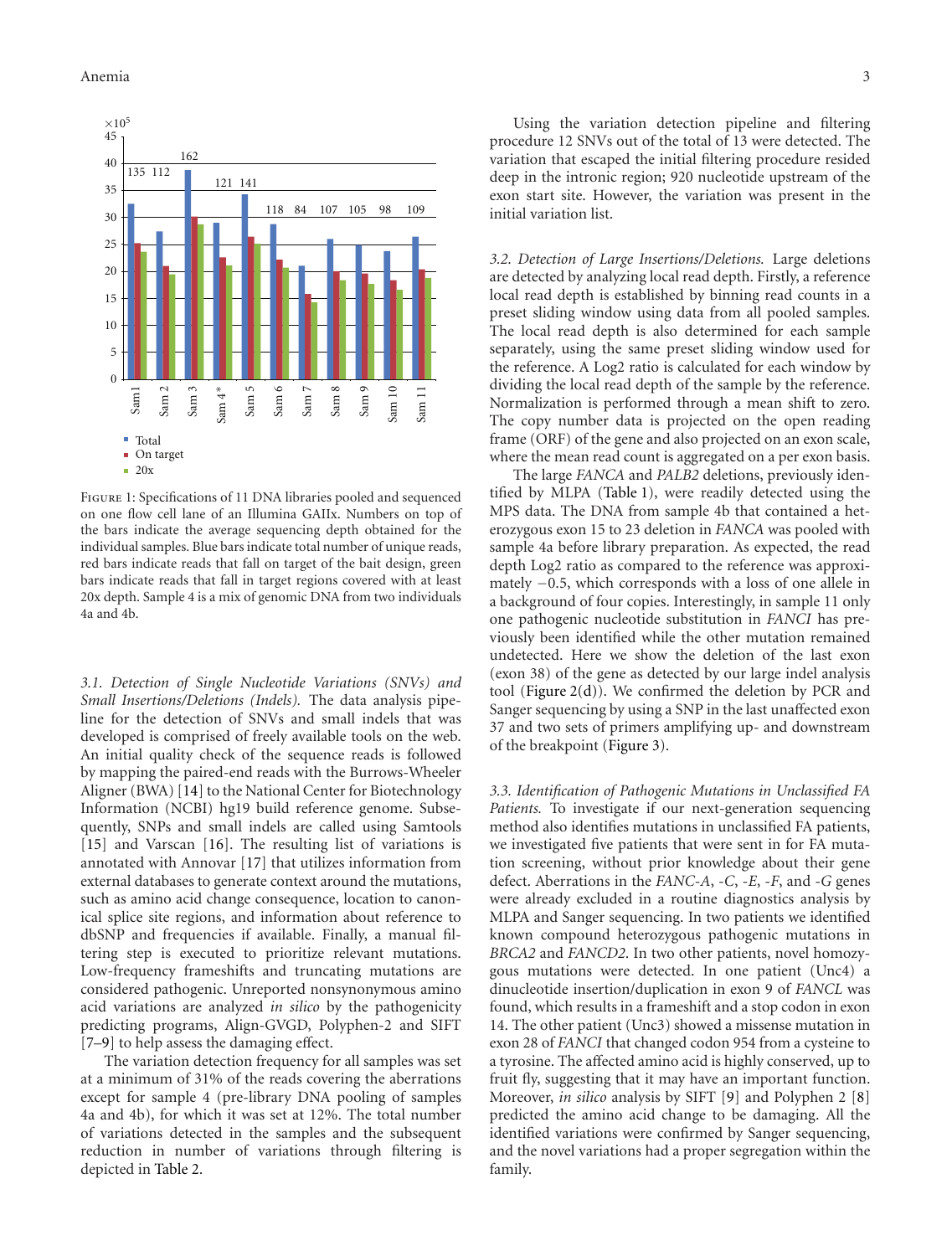

FIGURE 2: Large detection using next-generation sequence data. Copy number data are projected on an open reading frame (ORF) and on an exon scale. The ORF scale (upper panel) shows log2 ratios (*M*) for all exons and introns. Red segments indicate an overlap with an exon and black segments indicate no overlap with exons. The exon scale (lower panel) only shows the mean log2 ratio per exon with their 25th and 75th percentile. *R* plots of large deletion analysis. Deletion of exons 1 to 20 of *FANCA* (a), exons 1 to 10 of *FANCN* (b), exons 15 to 23 in *FANCA* (c), and exon 38 in *FANCI* (d).

In one patient no pathogenic variants were detected, although the coding regions of all known FA genes were covered deep enough to call variants. This suggests that the patient has a defect in a new FA gene or is not a true FA patient.

#### **4. Discussion**

The mutation detection strategy described here proved to be efficient for the molecular diagnosis of FA although patients with mutations in *FANCF*, *-J*, *-M*, *-O,* and -P were not <span id="page-3-0"></span>included in our study. All the FA mutations identified by Sanger sequencing were also detected by next-generation sequencing. Moreover, we discovered a novel large deletion in the FA-I patient, for whom only one truncating mutation was previously identified [\[4](#page-6-4)]. The exact breakpoint at nucleotide level could be distinguished as also the intronic regions of the FA genes were enriched and sequenced. We confirmed the deletion by PCR and Sanger sequencing, using a SNP in the last unaffected exon and two sets of primers amplifying the regions up- and downstream of the breakpoint [\(Figure 3\)](#page-4-1). Besides this novel large deletion we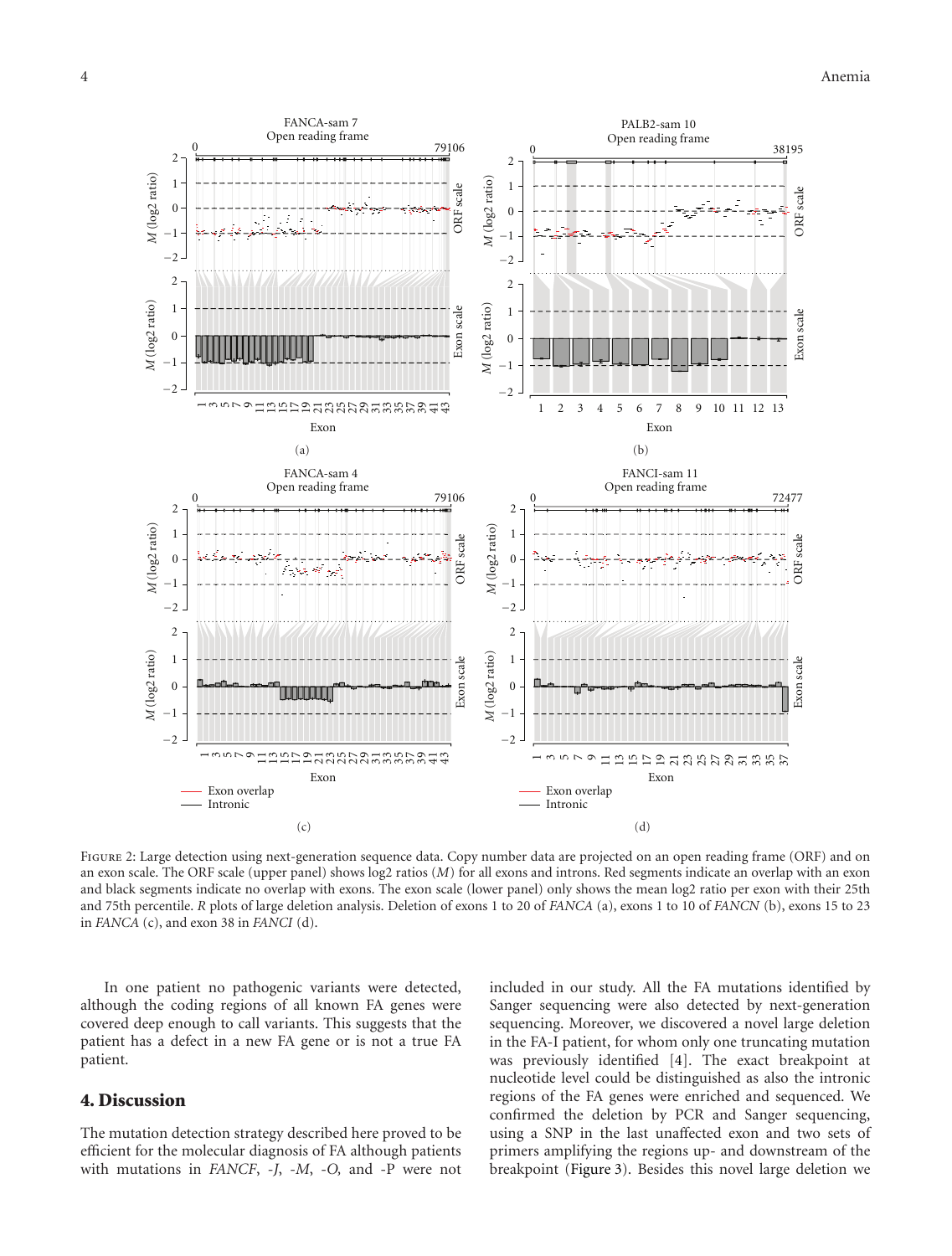#### Anemia 5

| Sample <sup>1</sup> | Variants<br>(total) | Variants<br>(target genes) | $NS/SS^2$ | Not in<br>dbSNP | FA genes <sup>3</sup> | Pathogenic<br>clue <sup>4</sup> |
|---------------------|---------------------|----------------------------|-----------|-----------------|-----------------------|---------------------------------|
| Sam 1               | 2535                | 1579                       | 58        | 11              | $\overline{4}$        |                                 |
| Sam 2               | 2659                | 1700                       | 43        | 6               |                       |                                 |
| Sam 3               | 2388                | 1537                       | 40        | 5               |                       |                                 |
| Sam 5               | 2490                | 1570                       | 49        | 5               | 4                     |                                 |
| Sam 6               | 2081                | 1362                       | 38        | 5               | 3                     |                                 |
| Sam 7               | 2417                | 1541                       | 34        | $\Omega$        | $\mathbf{0}$          | 0 <sup>5</sup>                  |
| Sam 8               | 2267                | 1416                       | 53        | 5               | 3                     |                                 |
| Sam 9               | 2284                | 1354                       | 34        | 4               |                       |                                 |
| Sam 10              | 2570                | 1760                       | 51        | 5               | $\mathfrak{D}$        |                                 |
| Sam 11              | 2277                | 1491                       | 44        |                 |                       |                                 |

<span id="page-4-0"></span>TABLE 2: Pathogenic mutation detection through filtering.

1 Sample 4 is not included in this table, as it is composed of pooled DNA from sample 4a and 4b. Slightly different analysis parameters were used for that sample. 2NS: nonsynonymous, SS, splice site.

<sup>3</sup>Number of variations remaining after filtering for variations in FA genes only.

4pathogenic clues are obtained from *in silico* analysis using Align-GVGD, Polyphen-2, and SIFT [\[7](#page-6-11)[–9](#page-6-12)].

 $5$ This patient is a carrier for a large deletion and a deep intronic mutation. The large deletion is detectable by a separate tool, and the intronic variation is filtered out at this stage.



<span id="page-4-1"></span>Figure 3: Confirmation of the large *FANCI* deletion by Sanger sequencing. A part of exon 37 with a SNP was amplified with primers designed either up- or downstream of the deletion breakpoint. Sequence analyses resulted in the detection of the SNP (red arrow) as heterozygous or hemizygous, respectively.

identified large genomic deletions in *FANCA* (2 samples) and *PALB2* (1 sample). The sensitivity of the method was demonstrated by mixing two DNA samples prior to library preparation and enrichment. A deletion of one allele in a background of four alleles can be detected, suggesting that the method is even applicable for the classification of mosaic FA patients. However, a thorough assessment of the method using serial dilutions with samples harboring large deletions is required to determine the detection limit of the assay. The identification of large deletions is essential for FA molecular diagnostics since about 40% of pathogenic mutations in the major FA complementation group, FA-A, are caused by large deletions in *FANCA*. As large deletions have also been demonstrated for *FANCI* (this study) and *FANCN* [\[6\]](#page-6-6), it is plausible that these types of aberrations are present in other FA samples, which were previously unclassified by conventional molecular screening methods. Therefore, these types of mutations should be examined in the standard molecular diagnostics of FA.

The presence of *FANCD2* pseudogenes can complicate the identification of pathogenic mutations in this gene, as variations will tend to have a reduced frequency due to the occurrence of multiple highly similar copies. However, this difficulty can be resolved with bioinformatics by flagging variations that tend to have lower frequencies than expected within those regions. In cases where all other FA genes are excluded for mutations, careful inspection is required for flagged variations. Deep intronic mutations represent another type of variation, which are not analyzed with the classical molecular diagnostics approach. Indeed, the hemizygous *FANCA* c.893+920 C*>*A mutation in sample 7 was only identified after a heterozygous large *FANCA* deletion was detected by MLPA. This suspected the presence of a mutation on the other *FANCA* allele, which was then found after the FANCA cDNA was analyzed [\[5](#page-6-5)].

When we applied our novel molecular diagnostics approach on unclassified FA patients, we identified pathogenic mutations in four individuals. All the variations were confirmed with Sanger sequencing and demonstrated proper segregation with the disease. Two patients carried biallelic mutation in *BRCA2* and *FANCD2*, which have been described previously [\(Table 3\)](#page-5-0). The remaining two patients harbored novel homozygous mutations in *FANCI* and *FANCL*; c.G2861A (p.C954Y) and c.755 756insAT (p.M252fs), respectively. The frameshift mutation in *FANCL* results in a stop codon in the last exon of the gene, which likely produces an mRNA targeted for nonsense mediated decay. The c.2861G*>*A substitution in *FANCI* affects a highly conserved amino acid and results in a large physiochemical difference, which is predicted to have a damaging effect on the FANCI protein by SIFT and polyphen-2. Nevertheless, functional studies are required to ultimately classify this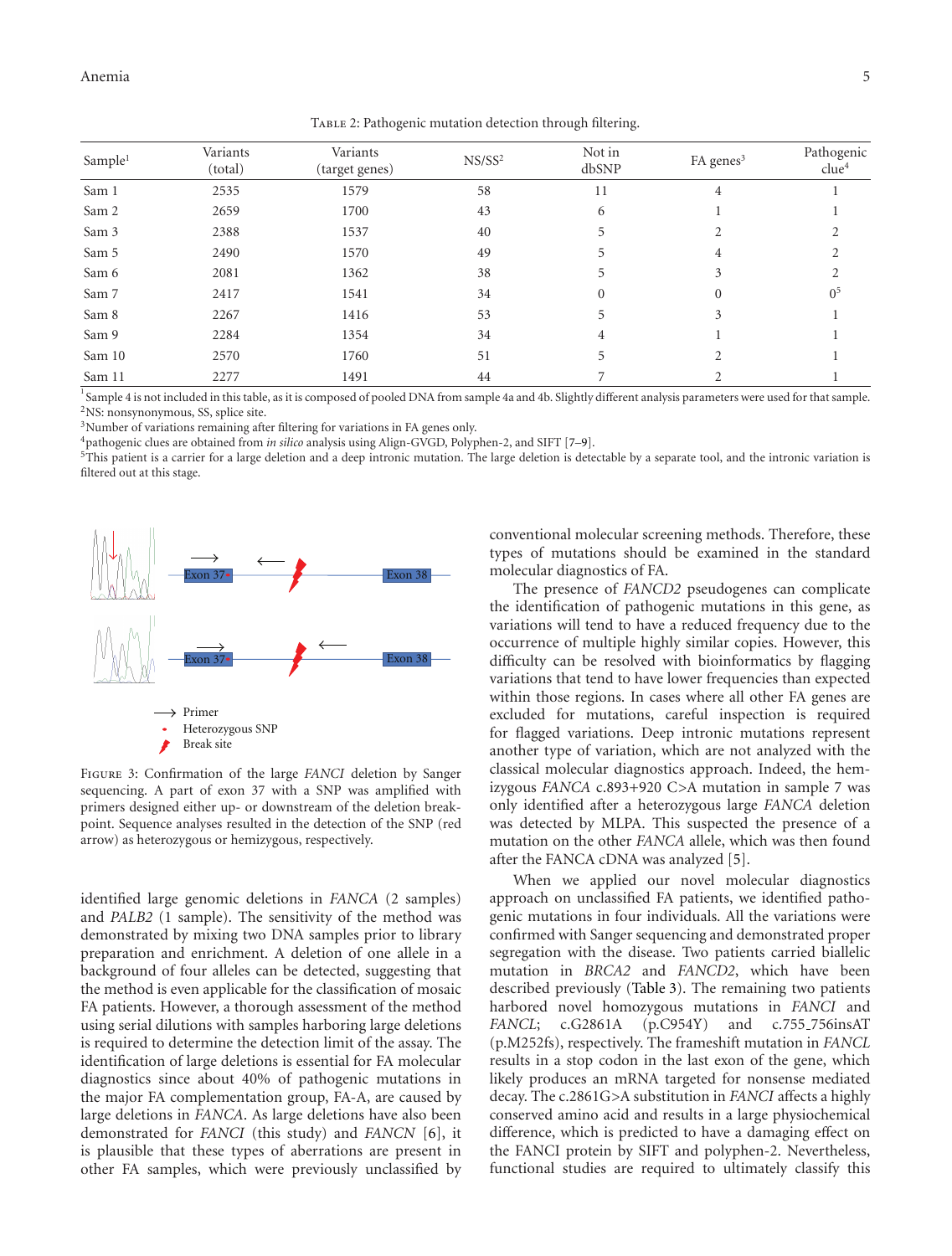



<span id="page-5-1"></span>Figure 4: Prioritization scheme for the detection of disease-causing mutations by next-generation sequencing.

<span id="page-5-0"></span>TABLE 3: Mutation detection in unclassified FA patients.

| Sample | Gene               | Mut 1          | Effect 1 | $M$ ut 2        | Effect 2  | Note     |
|--------|--------------------|----------------|----------|-----------------|-----------|----------|
| Unc1   | BRCA <sub>2</sub>  | c.T8067A       | p.C2689X | c.9672_9673insA | p.I3224fs | [10, 11] |
| Unc2   | FANCD <sub>2</sub> | c.904C > T     | p.R302W  | $c.2715+1G > A$ | splicing  | [12, 13] |
| Unc3   | <b>FANCI</b>       | c.G3041A       | p.C1014Y | c.G3041A        | p.C1014Y  | Novel    |
| Unc4   | <b>FANCL</b>       | c.755_756insAT | p.M252fs | c.755_756insAT  | p.M252fs  | Novel    |
| Unc5   |                    | $NF^*$         |          | $NF^*$          |           |          |

Annotations are based on the following transcripts: BRCA2, NM\_000059.3; FANCD2, NM\_033084.3; FANCI, NM\_001113378.1; FANCL, NM\_001114636.1. <sup>∗</sup>NF = not found.

variation as pathogenic. In one FA sample we could not detect the disease causing mutations in any of the known FA genes. This patient might represent a novel FA subtype and whole-exome sequencing might be a useful approach to identify the affected gene.

Altogether, inspection of different variation types and inclusion of intronic regions warrants a comprehensive molecular FA diagnosis. Given the average number of variations of around 2500 per patient, it appears a difficult task to recognize the disease-causing mutation(s). Here we propose a prioritization approach following the recessive mode of inheritance [\(Figure 4\)](#page-5-1). When no large deletions are identified, an initial filtering for nonsynonymous and canonical splice site variations should be performed. Subsequently, exclusion of variations in dbSNP and an in-house variant database with a frequency above 2%, reduces the number of possible pathogenic variations to less than 4. In cases where only one heterozygous pathogenic mutation is found, close examination of variations in intronic- and UTR regions in the same gene is required. When no pathogenic variations have been detected, assessment of all unique intronic and UTR variations is needed. With an ever expanding variant database of characterized FA patients, the identification of pathogenic mutations will become less complicated. Nevertheless, the necessity for functional tests, such as retroviral complementation or transfection, will remain essential to help assess the pathogenic status of unclassified missense variants.

In conclusion, multiplexed next-generation sequencing based on massively parallel sequencing is an effective molecular diagnostics approach for FA. The procedure, performed on genomic DNA, reduces the turnaround time, number of assays, and costs for a reliable detection of the diseasecausing mutation. With the ever decreasing costs of enrichment and sequencing procedures, we expect that in the near future this will be the first test for patients clinically suspected of FA, thus avoiding labor-intensive chromosomal breakage assays and reducing turnaround time for FA diagnosis. To increase the efficiency of the molecular diagnosis, genes involved in other bone marrow failure syndromes (e.g., diamond-Blackfan anaemia and Shwachman-diamond syndrome) can be included, to be able to diagnose these non-FA patients that are often referred for FA diagnosis.